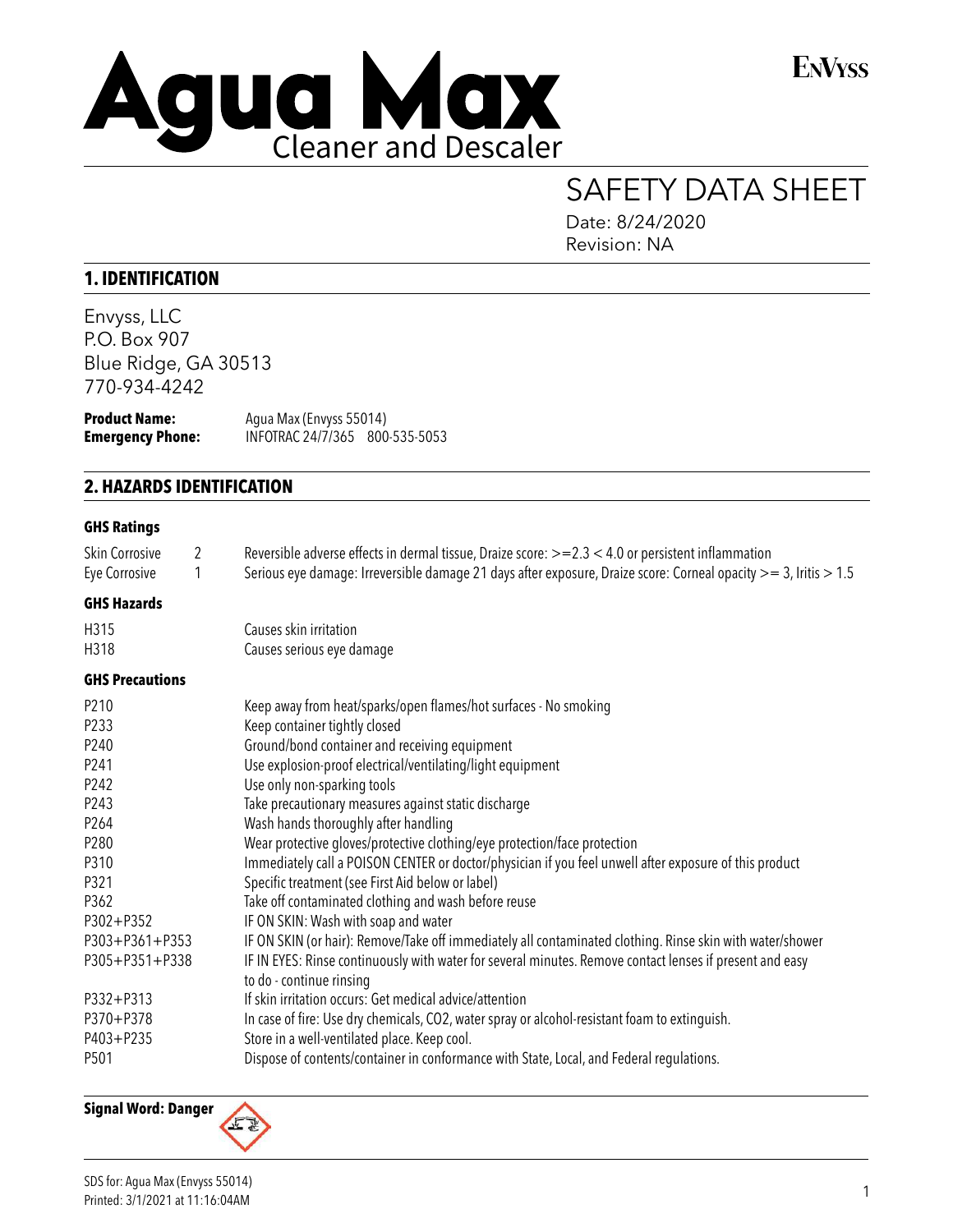# **3. COMPOSITION, INFORMATION ON INGREDIENTS**

| <b>Chemical Name</b>                                                    | <b>CAS Number</b> | Weight Concentration % |
|-------------------------------------------------------------------------|-------------------|------------------------|
| Quaternary Ammonium Compounds, Benzyl-C12-C16- alkyldimethyl, Chlorides | 68424-85-1        | $1.00\% - 5.00\%$      |
| <b>Proprietary Surfactants</b>                                          | 68439-46-3        | $1.00\% - 5.00\%$      |

## **4. FIRST AID MEASURES**

**INHALED:** If fumes, aerosols or combustion products are inhaled remove from contaminated area. Other measures are usually unnecessary.

**EYE CONTACT:** If this product comes in contact with the eyes:. Wash out immediately with fresh running water. Ensure complete irrigation of the eye by keeping eyelids apart and away from eye and moving the eyelids by occasionally lifting the upper and lower lids. Seek medical attention without delay; if pain persists or recurs seek medical attention. Removal of contact lenses after an eye injury should only be undertaken by skilled personnel.

**SKIN:** If skin contact occurs: Immediately remove all contaminated clothing, including footwear. Flush skin and hair with running water (and soap if available). Seek medical attention in event of irritation.

**IF SWALLOWED:** If swallowed do NOT induce vomiting. If vomiting occurs, lean patient forward or place on airway and prevent aspiration. Observe the patient carefully. Never give liquid to a person showing signs of unconscious. Give water to rinse out mouth, then provide liquid slowly and as much as casualty can comfortably drink. Seek medical advice.

#### **NOTES TO PHYSICIAN:** Treat symptomatically

#### **5. FIRE FIGHTING MEASURES**

**Flash Point:** N/A LEL: 3.00 UEL: 19.00

**EXTINGUISHING MEDIA:** There is no restriction on the type of extinguisher which may be used. Use extinguishing media suitable for surrounding area.

**FIRE FIGHTING:** Alert Fire Department and tell them location and nature of hazard. Wear breathing apparatus plus protective gloves in the event of a fire. Prevent, by any means available, spillage from entering drains or water courses. Use fire fighting procedures suitable for surrounding area. DO NOT approach containers suspected to be hot. Cool fire exposed containers with water spray from a protected location. If safe to do so, remove containers from path of fire. Equipment should be thoroughly decontaminated after use.

## **6. ACCIDENTAL RELEASE MEASURES**

**MINOR SPILLS:** Clean up all spills immediately. Avoid breathing vapors and contact with skin and eyes. Control personal contact with the substance, by using protective equipment. Contain and absorb spill with sand, earth, inert material or vermiculite. Wipe up. Place in a suitable, labeled container for waste disposal.

**MAJOR SPILLS:** Moderate hazard: Clear area of personnel and move upwind. Alert Fire Department and tell them location and nature of hazard. Wear breathing apparatus plus protective gloves. Prevent, by any means available, spillage from entering drains or water course. Stop leak if safe to do so. Contain spill with sand, earth or vermiculite. Collect recoverable product into labeled containers for recycling. Neutralize/decontaminate residue (see Section 13 for specific agent). Collect solid residues and seal in labeled drums for disposal. Wash area and prevent runoff into drains. After clean-up operations, decontaminate and launder all protective clothing and equipment before storing and re-using. If contamination of drains or waterways occurs, advise emergency services.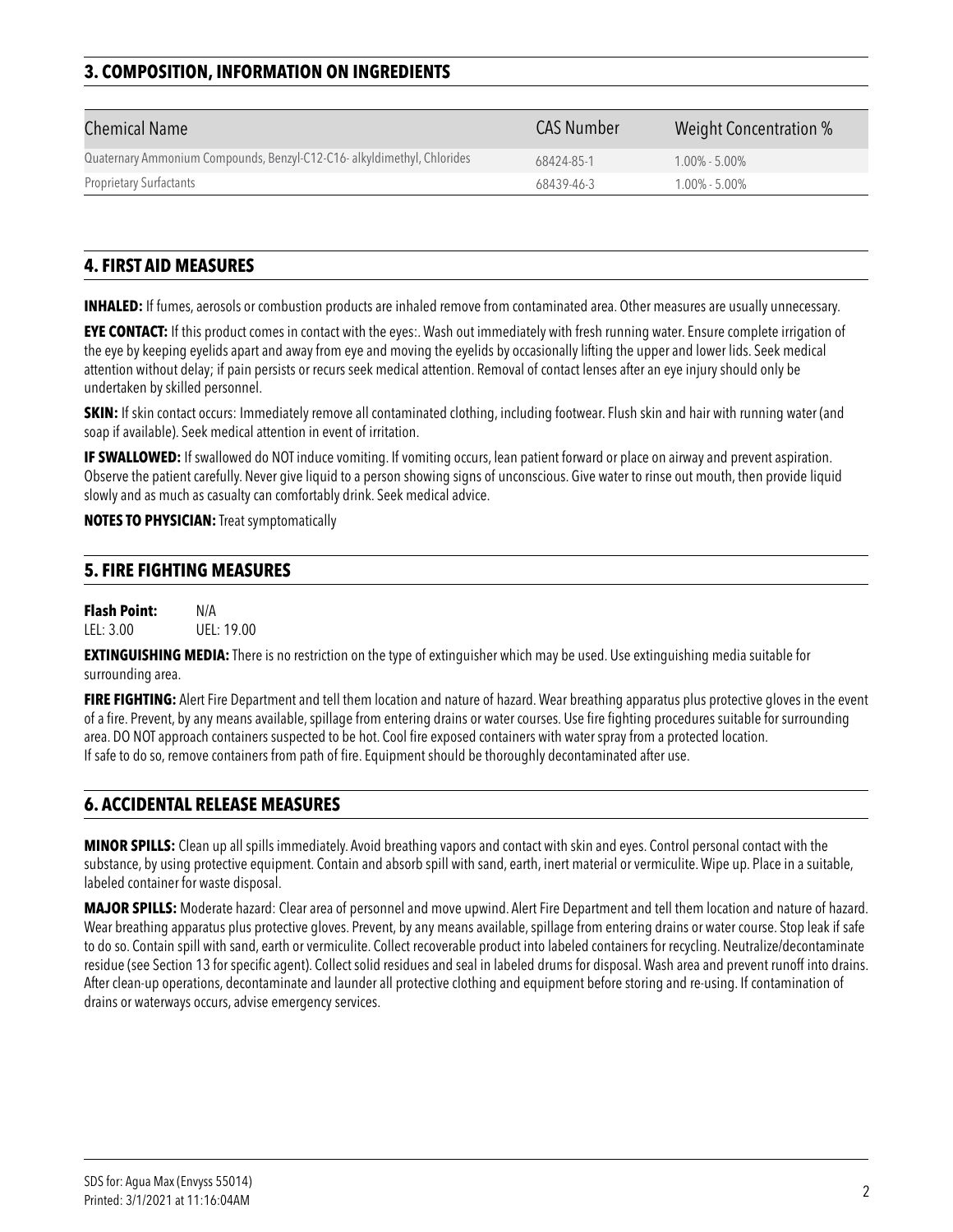# **7. HANDLING & STORAGE**

**PROCEDURE FOR HANDLING:** Avoid all personal contact, including inhalation. Wear protective clothing when risk of exposure occurs. Use in a well-ventilated area. Avoid contact with moisture. Avoid contact with incompatible materials. When handling, DO NOT eat, drink or smoke. Keep containers securely sealed when not in use. Avoid physical damage to containers. Always wash hands with soap and water after handling. Work clothes should be laundered separately. Launder contaminated clothing before re-use. Use good occupational work practice. Observe manufacturer's storage and handling recommendations contained within this SDS. Atmosphere should be regularly checked against established exposure standards to ensure safe working conditions are maintained. DO NOT allow clothing wet with material to stay in contact with skin.

**SUITABLE CONTAINER:** Polyethylene or polypropylene container. Packing as recommended by manufacturer. Check all containers are clearly labeled and free from leaks.

**STORAGE INCOMPATIBILITY: None known.** 

**STORAGE REQUIREMENTS:** Store in original containers. Keep containers securely sealed. Store in a cool, dry, well-ventilated area. Store away from incompatible materials and foodstuff containers. Protect containers against physical damage and check regularly for leaks. Observe manufacturer's storage and handling recommendations contained within this SDS.

## **8. EXPOSURE CONTROLS/PERSONAL PROTECTION**

| <b>Chemical Name/CAS No</b>                                                          | <b>OSHA Exposure Limits</b> | ACGIH Exposure Limits  Other Exposure Limits |                 |
|--------------------------------------------------------------------------------------|-----------------------------|----------------------------------------------|-----------------|
| Quaternary Ammonium Compounds,<br>Benzyl-C12-C16-alkyldimethyl, Chlorides 68424-85-1 | Not Established             | Not Established                              | Not Established |
| Proprietary Surfactants 68439-46-3                                                   | Not Established             | Not Established                              | Not Established |

**ENGINEERING CONTROLS:** Engineering controls are used to remove a hazard or place a barrier between the worker and the hazard. Welldesigned engineering controls can be highly effective in protecting workers and will typically be independent of worker interactions to provide this high level of protection.

**The basic types of engineering controls are:** Process controls which involve changing the way a job activity or process is done to reduce the risk. Enclosure and/or isolation of emission source which keeps a selected hazard "physically" away from the worker and ventilation that strategically "adds" and "removes" air in the work environment. Ventilation can remove or dilute an air contaminant if designed properly. The design of a ventilation system must match the particular process and chemical or contaminant in use. Employers may need to use multiple types of controls to prevent employee overexposure. General exhaust is adequate under normal operating conditions. Local exhaust ventilation may be required in specific circumstances. If risk of overexposure exists, wear approved respirator. Correct fit is essential to obtain adequate protection. Provide adequate ventilation in warehouse or closed storage areas.

**RESPIRATOR:** The local concentration of material, quantity and conditions of use determine the type of personal protective equipment required. For further information consult your Occupational Health and Safety Advisor.

**EYE:** Safety glasses with side shields. Chemical goggles. Contact lenses may pose a special hazard; soft contact lenses may absorb and concentrate irritants. A written policy document, describing the wearing of lens or restrictions on use, should be created for each workplace or task. This should include a review of lens absorption and adsorption for the class of chemicals in use and an account of injury experience. Medical and first-aid personnel should be trained in their removal and suitable equipment should be readily available. In the event of chemical exposure, begin eye irrigation immediately and remove contact lens as soon as practicable. Lens should be removed at the first signs of eye redness or irritation - lens should be removed in a clean environment only after workers have washed hands thoroughly. [CDC NIOSH Current Intelligence Bulletin 59], [AS/NZS 1336 or national equivalent]

**HANDS/FEET:** Wear chemical protective gloves, e.g., PVC. Wear safety footwear or safety gumboots, e.g., Rubber The selection of the suitable gloves does not only depend on the material, but also on further marks of quality which vary from manufacturer to manufacturer. Where the chemical is a preparation of several substances, the resistance of the glove material cannot be calculated in advance and has therefore to be checked prior to the application. The exact break through time for substances has to be obtained from the manufacturer of the protective gloves and has to be observed when making a final choice. Suitability and durability of glove type is dependent on usage. Important factors in the selection of gloves include: frequency and duration of contact, chemical resistance of glove material, glove thickness and dexterity Select gloves tested to a relevant standard (e.g., Europe EN 374, US F739, AS/NZS 2161.1 or national equivalent). When prolonged or frequently repeated contact may occur, a glove with a protection class of 5 or higher (breakthrough time greater than 240 minutes according to EN 374, AS/NZS 2161.10.1 or national equivalent) is recommended. When only brief contact is expected, a glove with a protection class of 3 or higher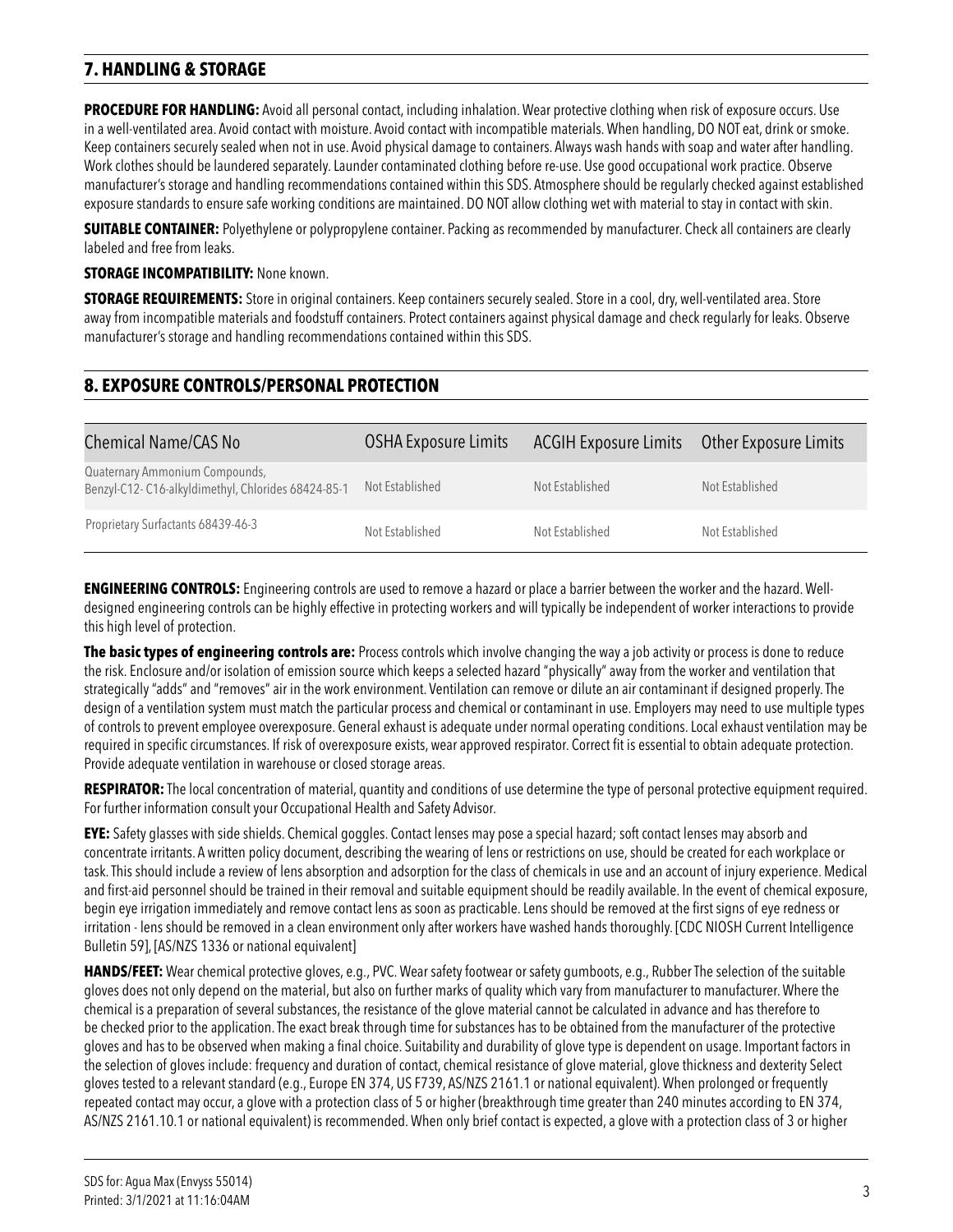(breakthrough time greater than 60 minutes according to EN 374, AS/NZS 2161.10.1 or national equivalent) is recommended. Contaminated gloves should be replaced. Gloves must only be worn on clean hands. After using gloves, hands should be washed and dried thoroughly. Application of a non-perfumed moisturizer is recommended.

# **9. PHYSICAL & CHEMICAL PROPERTIES**

**Appearance** Liquid **Odor** Characteristic

**pH** 2 **Color** Yellow

**Specific Gravity** 1.03

## **10. STABILITY & REACTIVITY**

#### **CONDITIONS CONTRIBUTING TO INSTABILITY:**

Presence of incompatible materials. Product is considered stable. Hazardous polymerization will not occur.

#### **STABLE**

**Incompatibilities:** Strong Oxidizing agents, Strong Acids.

#### **Decomposition:**

Carbon Monoxide and other toxic vapors. None Known Hazardous polymerization will not occur.

# **11. TOXICOLOGICAL INFORMATION**

#### **Mixture Toxicity**

## **POTENTIAL HEALTH EFFECTS**

#### **ACUTE HEALTH EFFECTS**

**SWALLOWED:** Accidental ingestion of the material may be damaging to the health of the individual.

**EYE:** Limited evidence exists, or practical experience suggests, that the material may cause eye irritation in a substantial number of individuals and/or is expected to produce significant ocular lesions which are present twenty-four hours or more after instillation into the eye(s) of experimental animals. Repeated or prolonged eye contact may cause inflammation characterized

**SKIN:** Skin contact is not thought to have harmful health effects (as classified under EC Directives); the material may still produce health damage following entry through wounds, lesions or abrasions. Limited evidence exists, or practical experience predicts, that the material either produces inflammation of the skin in a substantial number of individuals following direct contact, and/or produces significant inflammation when applied to the healthy intact skin of animals, for up to four hours, such inflammation being present twenty-four hours or more after the end of the exposure period. Skin irritation may also be present after prolonged or repeated exposure; this may result in a form of contact dermatitis (nonallergic). The dermatitis is often characterized by skin redness (erythema) and swelling (oedema) which may progress to blistering (vesiculation), scaling and thickening of the epidermis. At the microscopic level there may be intercellular oedema of the spongy layer of the skin (spongiosis) and intracellular oedema of the epidermis. Open cuts, abraded or irritated skin should not be exposed to this material. Entry into the blood stream through, for example, cuts, abrasions, puncture wounds or lesions, may produce systemic injury with harmful effects. Examine the skin prior to the use of the material and ensure that any external damage is suitably protected.

**INHALED:** The material is not thought to produce either adverse health effects or irritation of the respiratory tract following inhalation (as classified by EC Directives using animal models). Nevertheless, adverse systemic effects have been produced following exposure of animals by at least one other route and good hygiene practice requires that exposure be kept to a minimum and that suitable control measures be used in an occupational setting.

**CHRONIC HEALTH EFFECTS:** Long-term exposure to the product is not thought to produce chronic effects adverse to health (as classified by EC Directives using animal models); nevertheless exposure by all routes should be minimized as a matter of course.

**TOXICITY AND IRRITATION:** Not available. Refer to individual constituents.